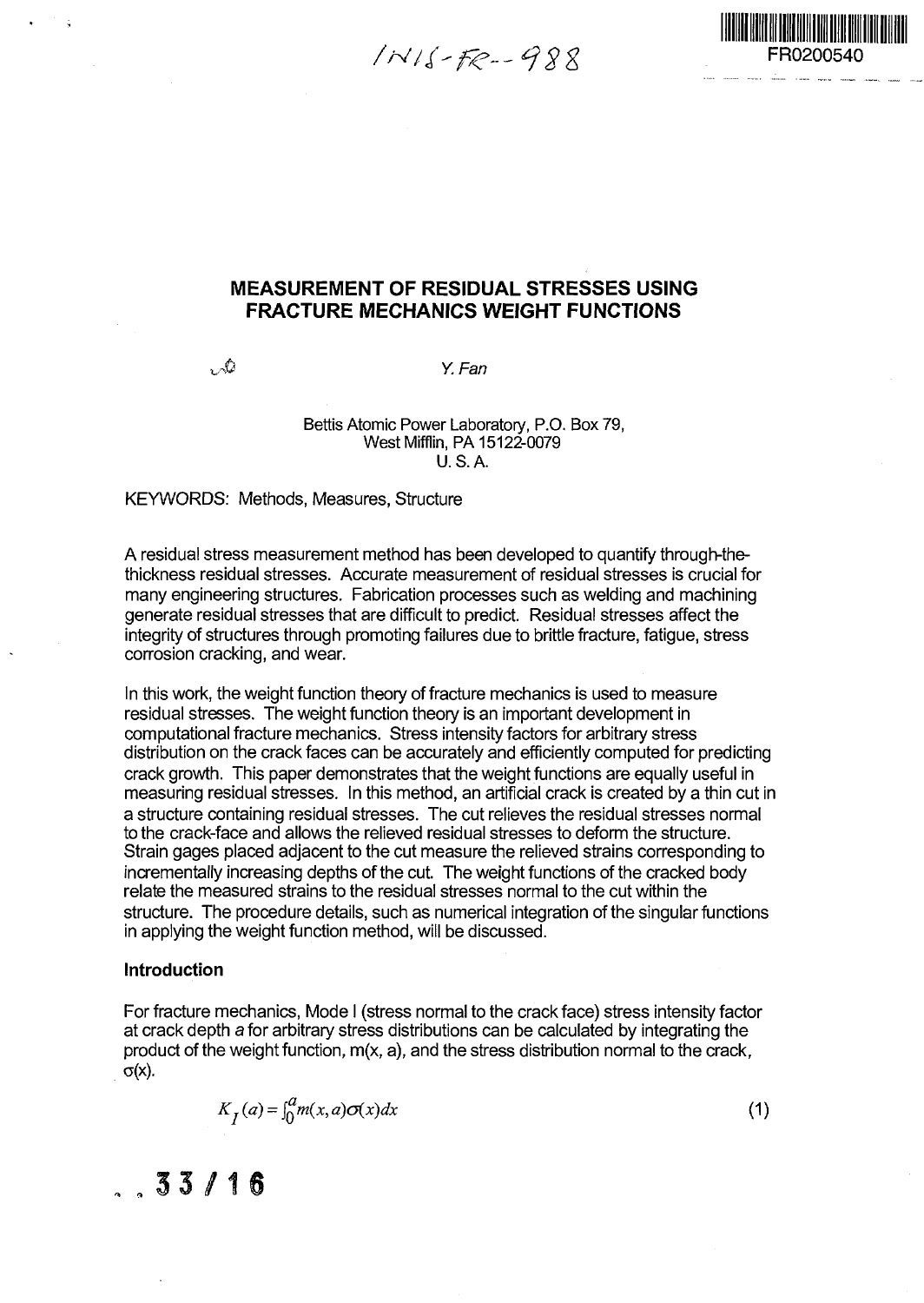For residual stress determination, an artificial crack is created by a thin cut in a structure containing residual stresses. The thin cut can be made by the electric discharge machining process (EDM). In terms of Equation (1), m(x, a) is the weight function of the EDM cut;  $\sigma(x)$  is the residual stress distribution normal to the cut; K<sub>i</sub> is the mode I stress intensity factor caused by the residual stress.

From Equation (1), the residual stress distribution  $\sigma(x)$  is the unknown. It must be determined from  $m(x, a)$  and  $K<sub>l</sub>$ . Weight function  $m(x, a)$  is intrinsic to the specific crack geometry. It is independent of the stress distribution. It is available from the literature or can be computed for the cracked geometry.  $K<sub>l</sub>$  is dependent on the stress distribution. It is measured for each residual stress distribution.  $K_l$  however is an inferred quantity. It can not be directly measured.  $K<sub>1</sub>$  is computed from the measured displacement or strain. The displacement and strain at a point when a crack is introduced into a body subjected to residual stress can be directly measured. The relationship between  $K_1$  and measured displacement or strain can be derived from the Castigliano's theorem (Reference (1)) which states that the partial derivative of the strain energy with respect to a selected virtual force is equal to the displacement at the point of application of that force in the direction of that force. The derivation for calculating displacements from strain energy and stress intensity factors is given in detail in Reference (1).



Figure 1. A Body Loaded by Forces, P, and Virtual Forces, F.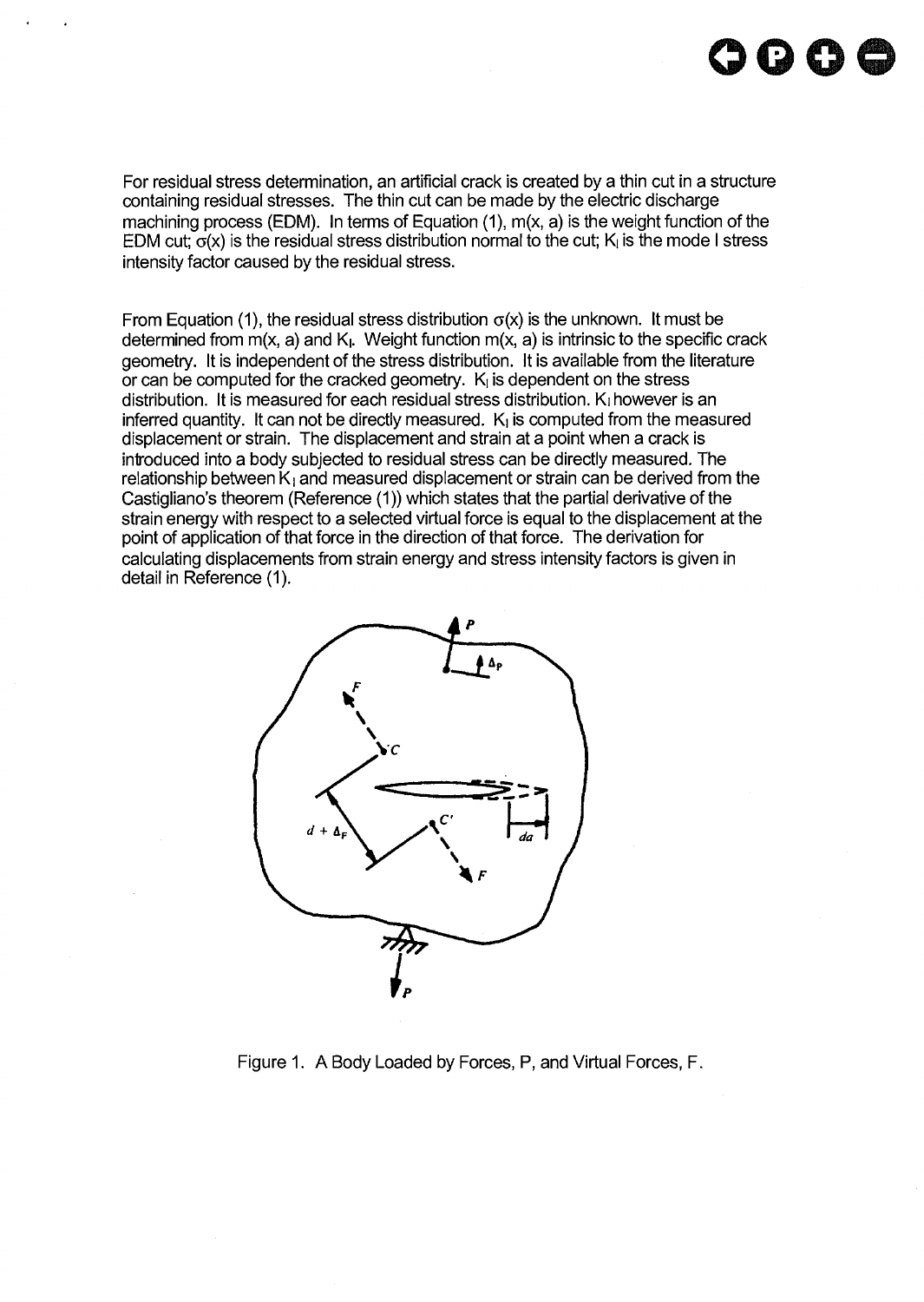

In Reference (1), assuming no out-of-plane deformation, the displacement at any point of the cracked body (Figure 1) can be found by applying a virtual force F at the location and direction of the displacement:

$$
\Delta_F = \Delta_{F0} + \frac{2}{E} \int_0^a (K_{IP} \frac{\partial K_{IF}}{\partial F} + K_{IIP} \frac{\partial K_{IIF}}{\partial F}) da \tag{2}
$$

Where,

 $\ddot{\phantom{1}}$ 

 $\Delta_F$  is the displacement at the location and in the direction of the virtual force;

 $\Delta_{\text{F0}}$  is the displacement if no crack were present;

E' = E for plane stress, E'= E/(1-v<sup>2</sup>) for plane strain, E is the modulus of elasticity; v is Poisson's ratio;

 $K_F$  is the mode I stress intensity factor caused by the virtual force F;  $K_{\text{IP}}$  is the mode II stress intensity factor caused by the actual force P;  $K_{\text{P}}$  is the mode I stress intensity factor caused by the actual force P;  $K_{\parallel F}$  is the mode II stress intensity factor caused by the virtual force F; a is the length of the crack.

Differentiating Equation (2) with respect to the distance,  $d$ , between C and C', the strain at C and C' is:

$$
\varepsilon_F = \frac{\partial \Delta_F}{\partial d} = \frac{\partial \Delta_{F0}}{\partial d} + \frac{2}{E'} \int_0^a (K_{IP} \frac{\partial^2 K_{IF}}{\partial d\partial F} + K_{II} \frac{\partial^2 K_{II}F}{\partial d\partial F}) da \tag{3}
$$

If the residual stress field is normal to the crack (i.e., no shear), only the mode I stress intensity factor need be considered. Furthermore, for the geometry considered herein,  $\Delta_{\text{F0}}$  is zero. Equation (2) becomes:

$$
\Delta_F = \frac{2}{E'} \int_0^a K_{IP} \frac{\partial K_{IF}}{\partial F} da \tag{4}
$$

By the same token, taking partial derivative of the displacement with respect to d, Equation (3) becomes:

$$
\varepsilon_F = \frac{\partial \Delta_F}{\partial d} = \frac{2}{E'} \int_0^a K_{IP} \frac{\partial^2 K_{IF}}{\partial d \partial F} da \tag{5}
$$

In Equation (4), the displacement  $\Delta_F$  can be measured and the stress intensity factor due to F,  $K_{IF}$ , can be computed directly by knowing the weight function and the location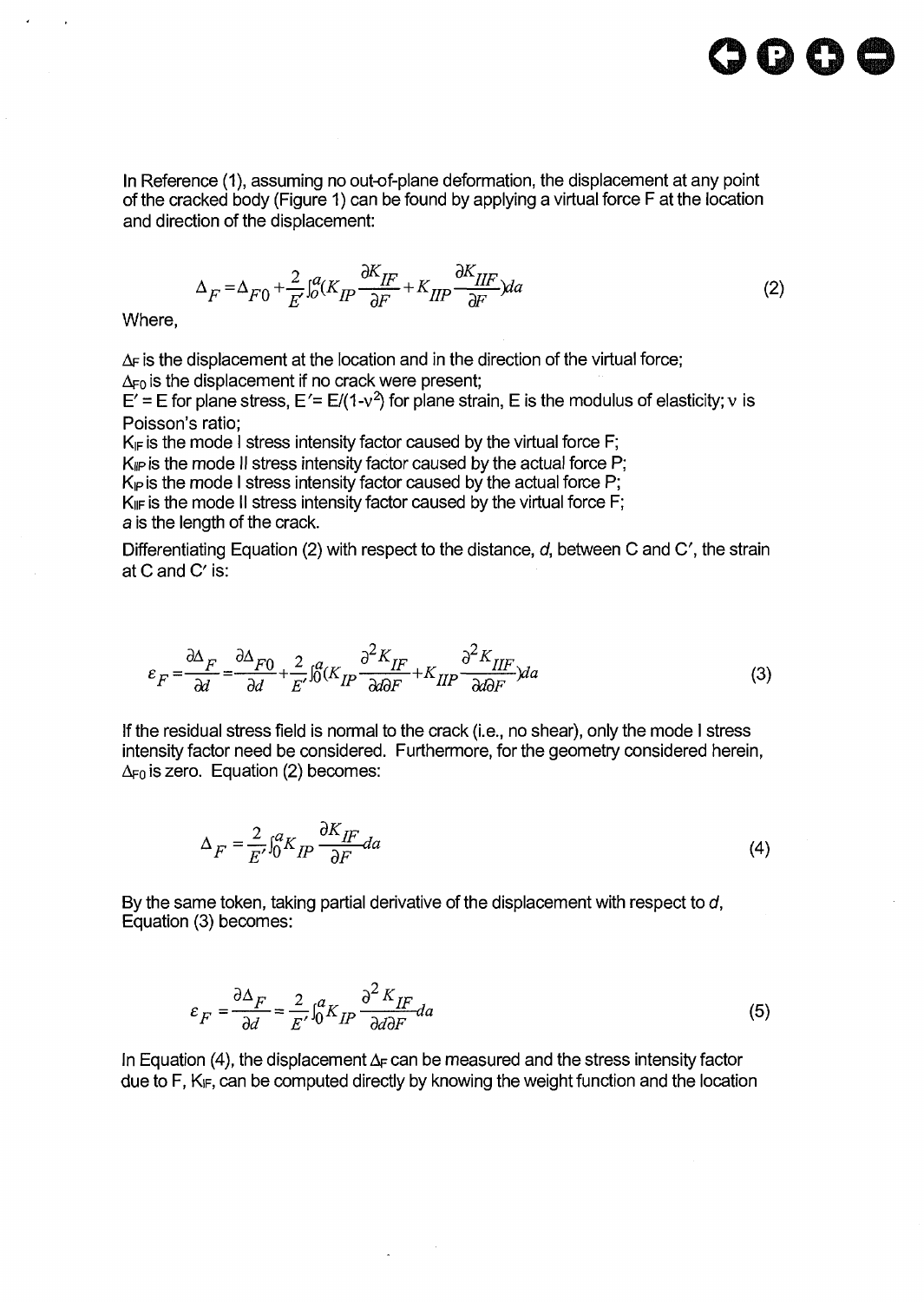of the virtual force F.  $K_{\mathbb{P}}$ , the stress intensity factor due to residual stress (actual force P), depends on the residual stress distribution normal to the crack. A solution scheme for the residual stress distribution according to Equation (4) needs to be constructed based on the measured displacement values at various depths and the weight function. The solution scheme can also be based on measured strains as indicated by Equation (5).

**oooo**

#### **Residual stress distribution in a single edge notched specimen:**

The weight function for the single edge notched specimen is available in Reference (2). The geometry of the single edge notched specimen (Figure 2) can be used for many residual stress measurement conditions. The weight function of the single edge notched specimen from Reference (2) is as follows:



Figure 2. A Single Edge Notched Specimen.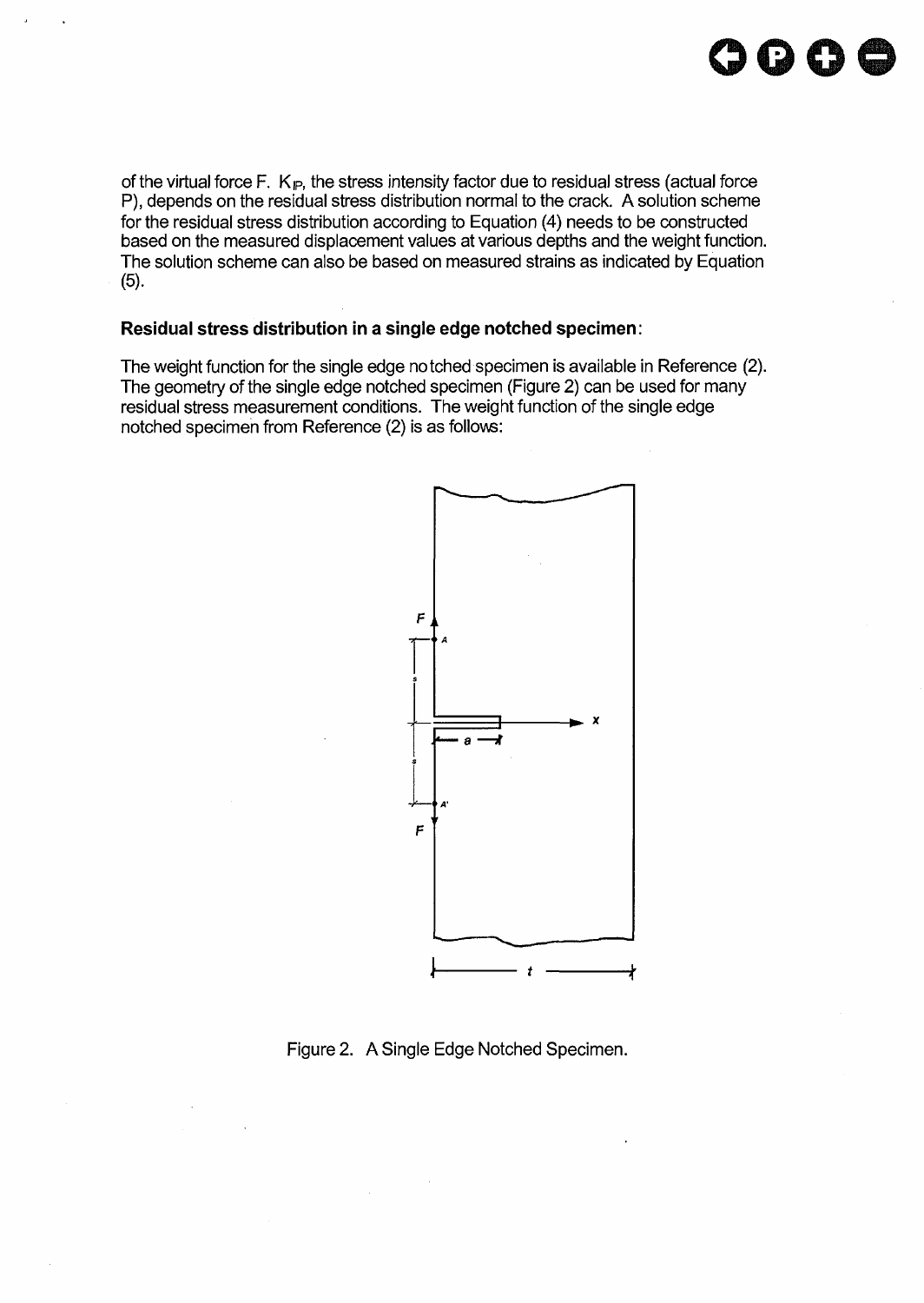$$
m(x,a) = \frac{2}{\sqrt{\pi a}} \cdot \frac{G(x/a, a/t)}{(1 - a/t)^{3/2} \sqrt{1 - (x/a)^{2}}}
$$
(6)

where

 $\ddot{\phantom{a}}$ 

 $t$  is the thickness of the single edge notched specimen; a is the length of the crack;

 $x$  is the coordinate from the edge of the specimen in the plane of the crack;

G is a function that is the combination of individual  $g_i$  functions:

$$
G(x/a, a/t) = g_1(a/t) + g_2(a/t) \cdot \frac{x}{a} + g_3(a/t) \cdot \left(\frac{x}{a}\right)^2 + g_4(a/t) \cdot \left(\frac{x}{a}\right)^3
$$
 (7)

where,

$$
g_1(a/t) = 0.46 + 3.06\frac{a}{t} + 0.84\left(1 - \frac{a}{t}\right)^5 + 0.66\left(\frac{a}{t}\right)^2 \left(1 - \frac{a}{t}\right)^2
$$
  
 $g_2(a/t) = -3.52\left(\frac{a}{t}\right)^2$ 

$$
g_3(a/t) = 6.17 - 28.22 \frac{a}{t} + 34.54 \left(\frac{a}{t}\right)^2 - 14.39 \left(\frac{a}{t}\right)^3 - \left(1 - \frac{a}{t}\right)^{3/2} - 5.88 \left(1 - \frac{a}{t}\right)^5 - 2.64 \left(\frac{a}{t}\right)^2 \left(1 - \frac{a}{t}\right)^2
$$

$$
g_4(a/t) = -6.63 + 25.16\frac{a}{t} - 31.04\left(\frac{a}{t}\right)^2 + 14.41\left(\frac{a}{t}\right)^3 + 2\left(1 - \frac{a}{t}\right)^{3/2} + 5.04\left(1 - \frac{a}{t}\right)^5 + 1.98\left(\frac{a}{t}\right)^2 \left(1 - \frac{a}{t}\right)^2
$$

The stress intensity factor due to a pair of virtual forces, F, applied at point A and A where the strains can be measured (Figure 2) is:

$$
K_{\text{HF}}(a,s) = \int_0^a m(x,a)\sigma_{\text{F}}(x)dx\tag{8}
$$

oo c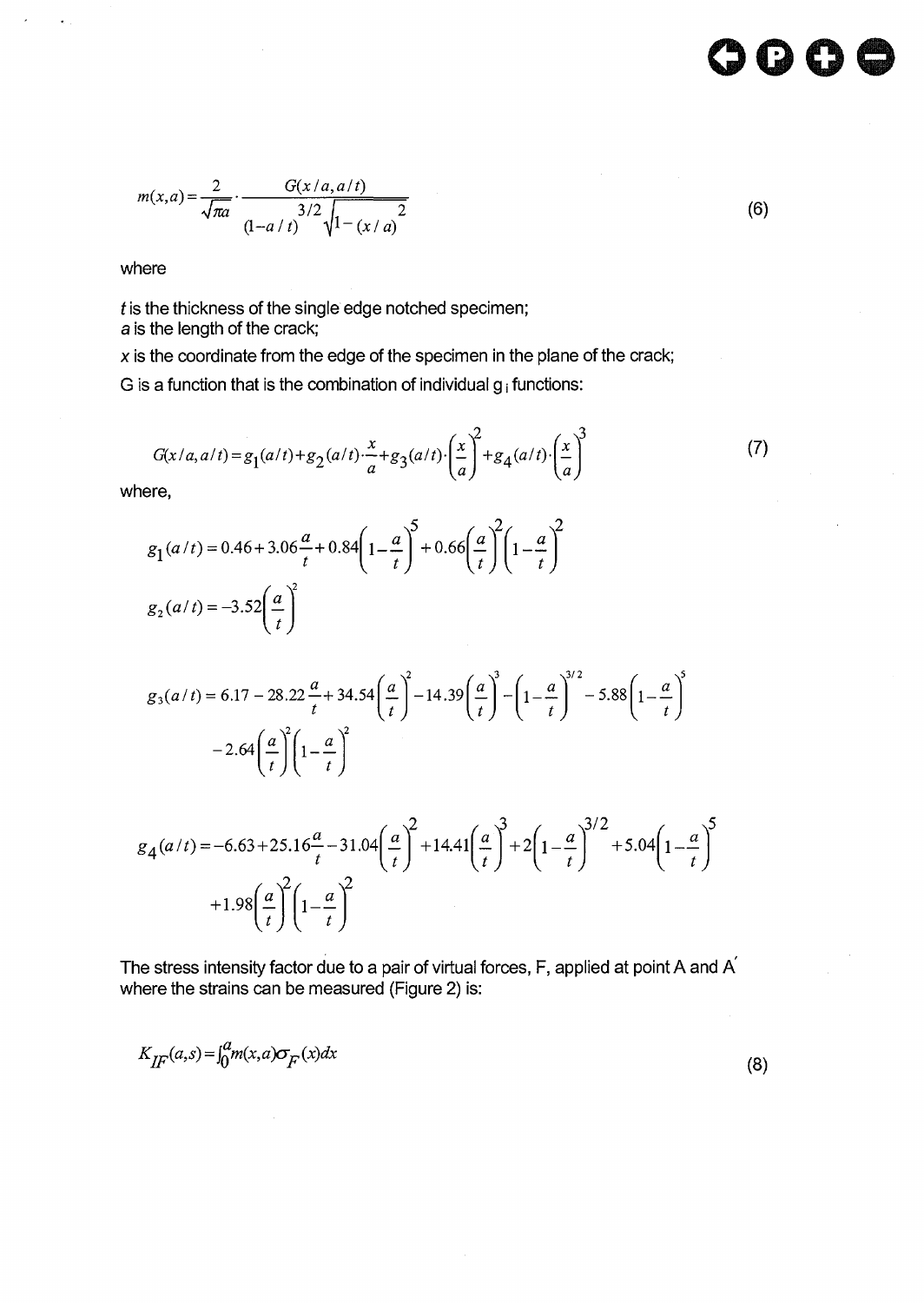where s is the distance from point A or A' to the edge of the crack opening, a is the crack length, x is the coordinate axis from the crack opening through the crack tip and &F is the stress distribution due to F on the crack face with no crack present:

$$
\sigma_F(x) = \frac{4F}{\pi} \cdot \frac{1}{\left\{1 + \left(x \mid s\right)\right\}^2} + \frac{F}{t} \left(3 - \frac{6x}{t}\right) \cdot \left\{-0.0256875 + 1.4278859 \frac{s}{t} - 0.4780998 \left(\frac{s}{t}\right)^2\right\} \tag{9}
$$

The first term in the equation represents the solution for a plate with semi-infinite width and the second term is the correction for the bending effect due to the width of the plate (Reference (3)). The coefficients in the equation are obtained by the finite element method in Reference (3). Discussion on this expression can be found in Reference (4). The bending term by closed form solution given in Reference (4) is:

$$
\sigma_{b}(x) = \frac{3F}{\pi} (1 - 2x) [\tan^{-1} (\frac{s}{2} - \frac{1}{s}) + \frac{\pi}{2} + \frac{2s}{s^{2} + 1}]
$$
\n(10)

Reference (4) states that the error in the second term of Equation (9) becomes significant as the x and s increase. Replacing the second term of Equation (9) with Equation (10) would result in a more accurate solution.

Variable s in Equation (8) and (9) is equivalent to  $d/2$  in Equation (5). The stress intensity factors  $K_{\mathbb{P}}$  and  $K_{\mathbb{F}}$  can be computed.  $K_{\mathbb{F}}$  can be computed from Equation (8), (9) and (6). Residual stress distribution is the unknown to be solved. The residual stress distribution can be represented as orthogonal polynomials  $(P<sub>i</sub>(x))$  as in Reference (4). Namely,

$$
\sigma_y(x) = \sum_{i=0}^{n} A_i P_i(x)
$$

 $A_i$ 's are the polynomial coefficients,  $P_i(x)$ 's are the orthogonal polynomials. The forms of the polynomials can be power series, LeGendre polynomials (Reference 5), trigonometry series (Reference 6), or piecewise overlapping polynomials (Reference 7). The effort in developing the computer program differs very little if the numerical integration is used.

Or, in matrix form,

$$
\{\sigma\} = [P]\{A\} \tag{11}
$$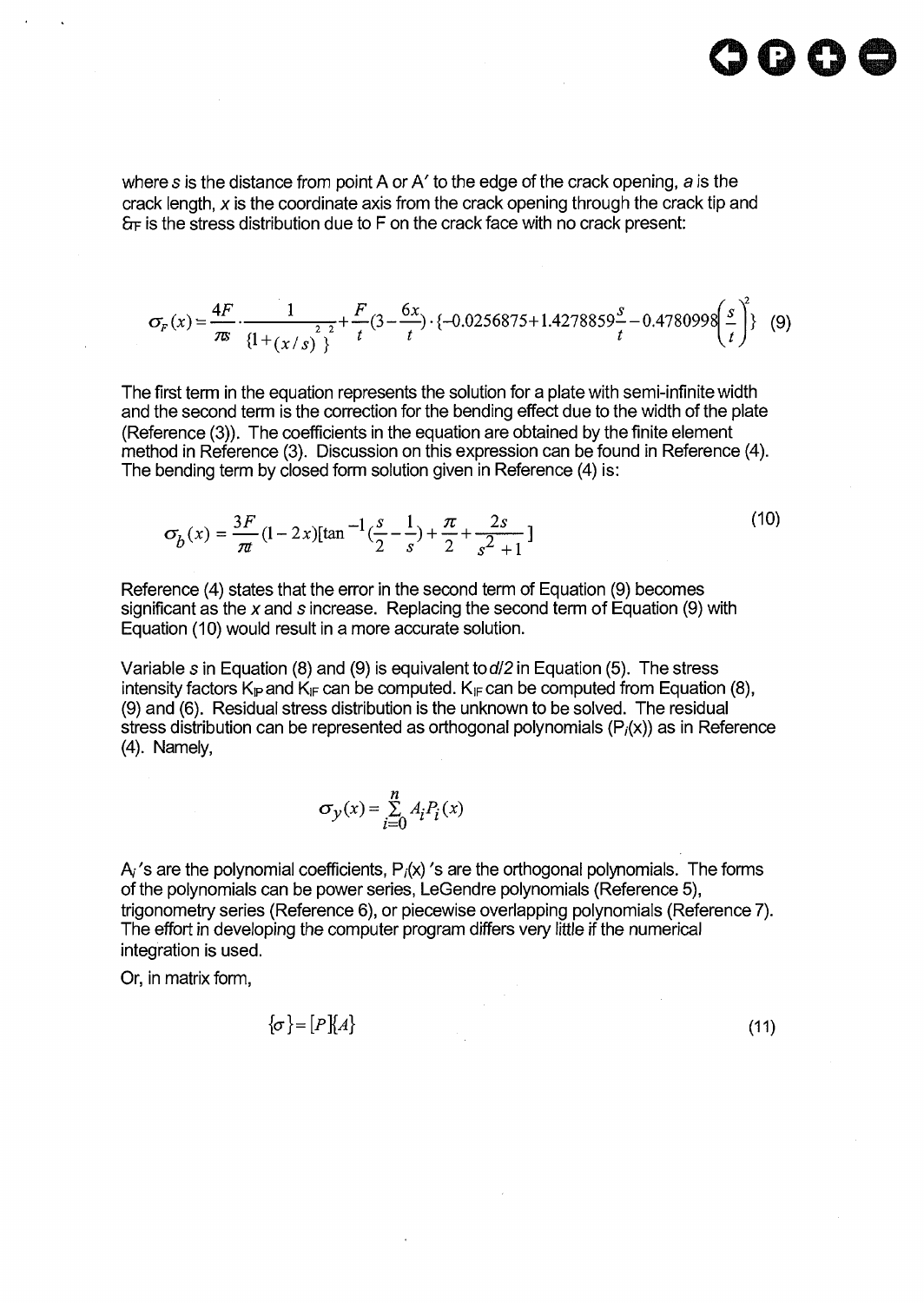Substitute the polynomial expressions, Equation (11), into Equation (1) and (5), the coefficients of the polynomials become the unknowns to be solved. The measured strains become:

$$
\varepsilon_{\mathbf{x}}(a_j) = \sum_{i=0}^{n} A_i C_i(a_j)
$$
\n(12)

 $C<sub>i</sub>(a)'$ s are defined as the compliance functions. They can be evaluated through carrying out the integration in Equation (5).

Suppose that there are more strain measurements than the number of coefficients, Equation (12) becomes an over-determined system of linear equations. The least squares method for an over-determined system can be expressed as:

$$
\frac{\partial}{\partial A_i} \sum_{j=1}^{m} [\varepsilon_x(a_j) - \sum_{k=0}^{n} A_k C_k(a_j)]^2 = 0
$$
 i = 0, ..., n

Or in matrix form the coefficients  $A$ 's can be solved by:

$$
\{A\} = (\llbracket C \rrbracket^T \llbracket C \rrbracket^T \llbracket C \rrbracket^T \{ \varepsilon \} \tag{13}
$$

The compliance coefficients  $C_{ij}$  in Equation (13) can be obtained by integrating Equation (1) and Equation (5). The compliance for coefficient  $A_i$  at crack depth  $a_i$  is:

$$
C_{ij} = \frac{2}{E'} \frac{\partial}{\partial A_i} \int_0^{aj} K_{IP} \frac{\partial^2 K_{IF}}{\partial F \partial d} da \tag{14}
$$

Substituting Equation (13) into Equation (11) yields the residual stress distribution.

#### **Implementation:**

There are two interesting issues in implementing the computer program: one is that the double integrals in Equation (14) are complex; the other is that the stress intensity factors,  $K_{\mathbb{P}}$  and  $K_{\mathbb{F}}$  in Equation (14) involve singular terms at the crack tip as shown in Equation (6). The Gauss-LeGendre quadrature scheme can be used for integrating Equation (14). Accurate results can be obtained by dividing the integration interval into many subintervals. The rate of convergence is slow for such an integration scheme. It takes hours of execution time on a Silicon Graphics Octane R12000 workstation for the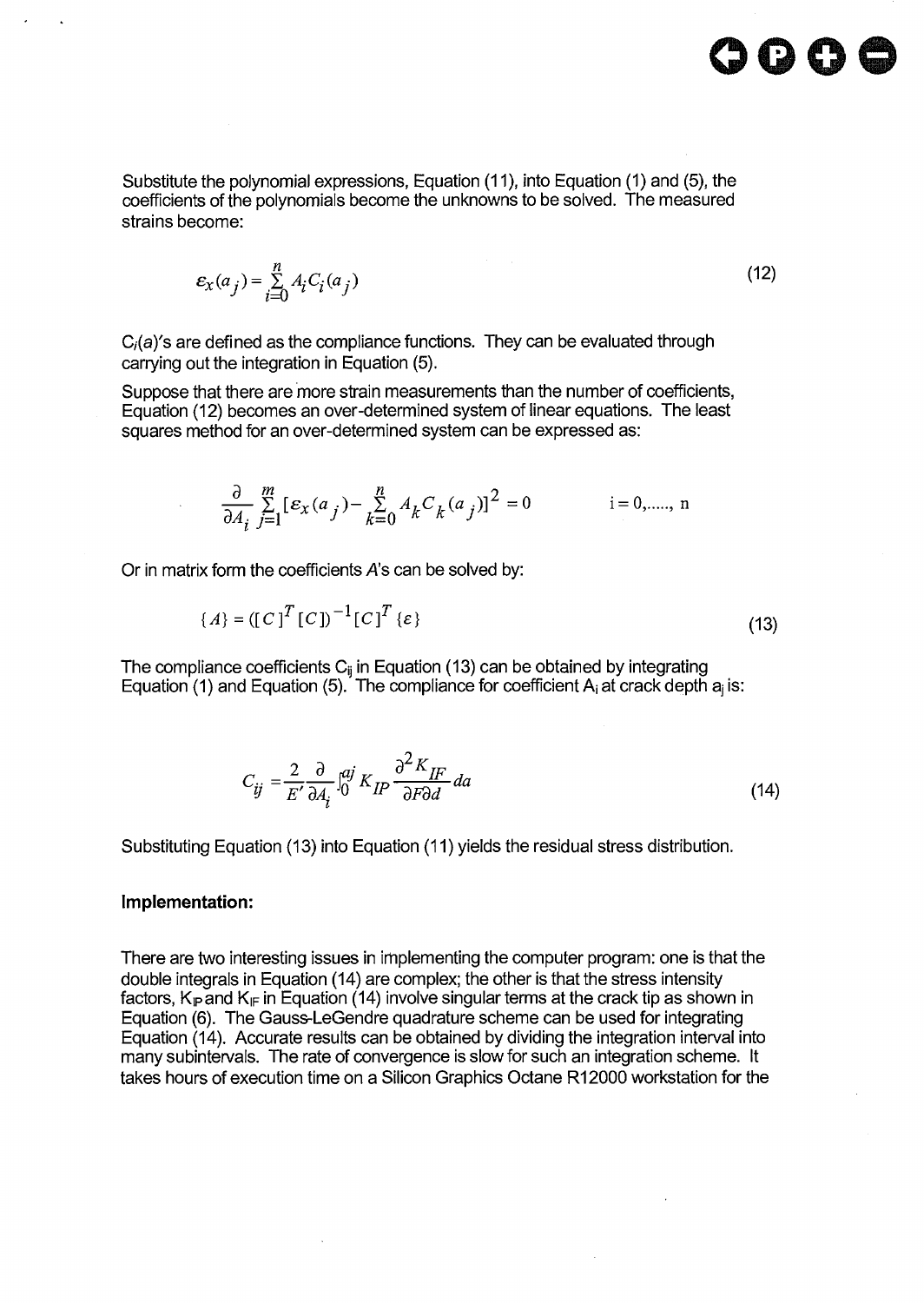integral to converge. A Gauss-Chebyshev quadrature scheme was also tried. The convergence rate is even slightly slower than the Gauss-LeGendre scheme. In this method, a few hundred terms of  $C_{ii}$  need to be integrated. The slow rate of convergence becomes a concern.

The convergence rate for the Gauss-LeGendre quadrature scheme, ignoring the singularity, can be demonstrated with an example. For the special case with  $t = \infty$ , symbolic integration for Equation (14) can be performed using Mathematica (Reference 8). The convergence of the Gauss-LeGendre quadrature is shown in Figure 3 by plotting the error calculated from the difference in computing strains between Gauss-LeGendre quadrature and symbolic integration divided by the strain from symbolic integration against the number of subdivisions within the crack length.



Figure 3. Monotonic Convergence of the Gauss-LeGendre quadrature.

Reference (9) offers a solution to this problem by dividing the integration interval into two subintervals. The crack length subinterval within 5% of the crack length employs a special integration formula. The remaining 95% of the crack length subinterval away from the crack tip uses regular numerical integration. The special integration formula is based on closed form integration. The weight functions near the crack tip can be simplified to a general form that can be integrated analytically.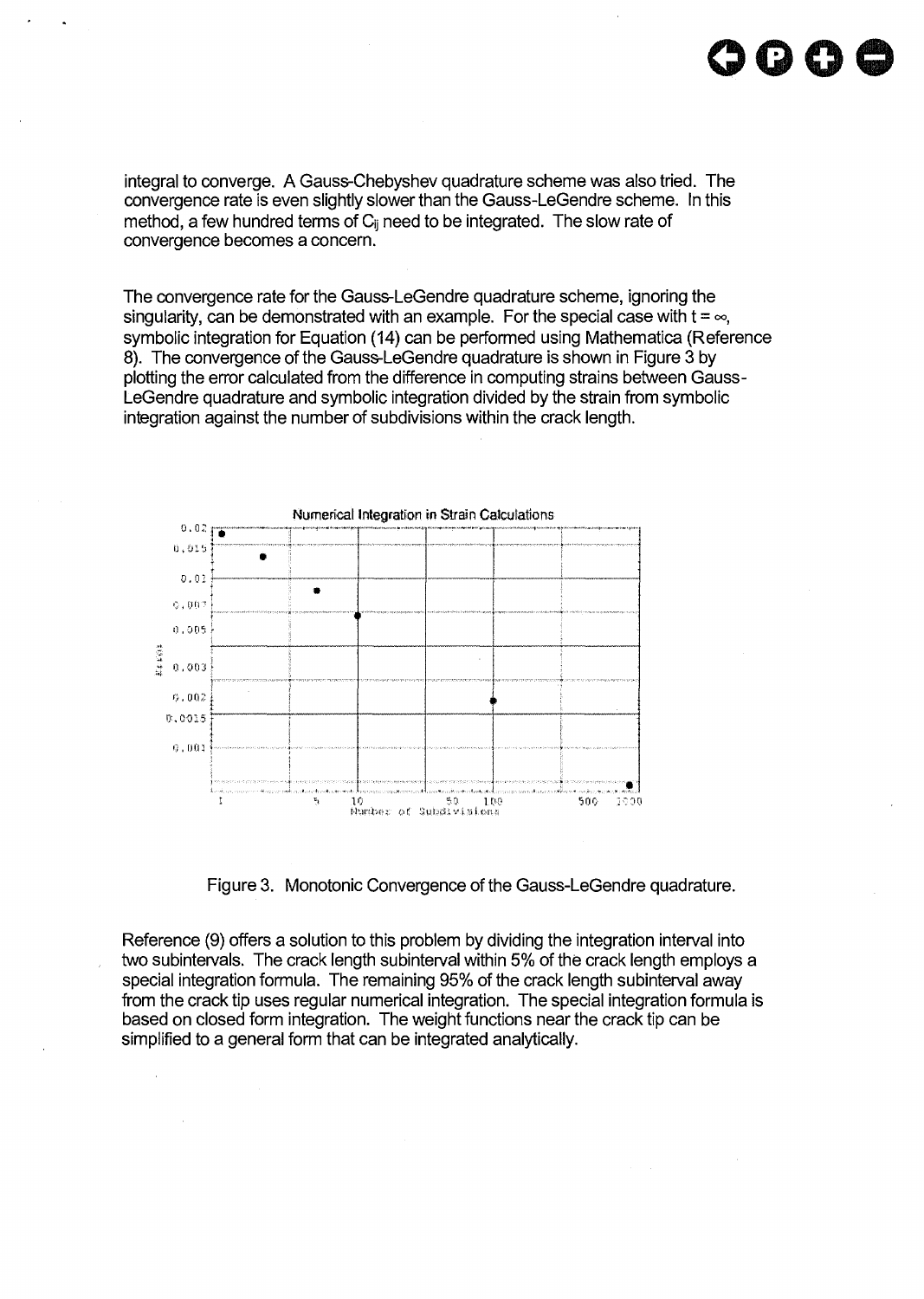

The method in Reference (10) offers a better alternative. The singularity can be removed by a change of variable. For a function  $f(x)$  that has an inverse square root singularity at b, the identity:

$$
\int_{a}^{b} f(x)dx = \int_{0}^{\sqrt{b-a}} 2t \cdot f(b - t^2)dt
$$
\n(15)

can be used to remove the singularity. With the singularity removed, convergence is fast. Accurate results can be obtained using a single interval. Separation of the interval into a singular part and a non-singular part is unnecessary.

The effectiveness of this method can be demonstrated with a simple example. Applying Equation (15), the identity:

$$
\int_0^1 \frac{dx}{\sqrt{1-x^2}} = \int_0^1 \frac{2}{\sqrt{2-t^2}} dt
$$

can be used to remove the singularity at  $x = 1$ . The closed form solution of the integral is  $\pi/2$  or 1.5707963267948966192.... Using a Gauss quadrature formula with a 5<sup>th</sup> degree LeGendre polynomial, integrating the left-hand-side directly yields 1.4761047... which represents about 6% error from the exact solution. Using the same quadrature scheme, integrating the right-hand-side yields 1.57079618... which is accurate to the 7<sup>th</sup> significant figure. For this example, a simple change of variable can reduce the numerical error from 6% to 9x10 $^{\text{-}8}$ .

The speed and accuracy improvements for the change of variables are more remarkable when integrating Equation (14). Accurate results can be obtained with a single integration interval. The computation can be achieved almost instantaneously.

The form of Equation (13) occurs in a typical least squares method. Gaussian elimination algorithm with pivots for solving the resulting set of linear equations yields satisfactory results.

The steps of the implementation are summarized as follows:

- 1. Compute  $K<sub>IF</sub>$  from Equation (1) or (8).
- 2. Define form of the residual stress distribution according to Equation (11).
- 3. Calculate strains at strain gage location according to Equation (5).
- 4. Use Equation (14) to determine terms in C matrix in Equation (13).
- 5. Solve for coefficients {A} in Equation (13).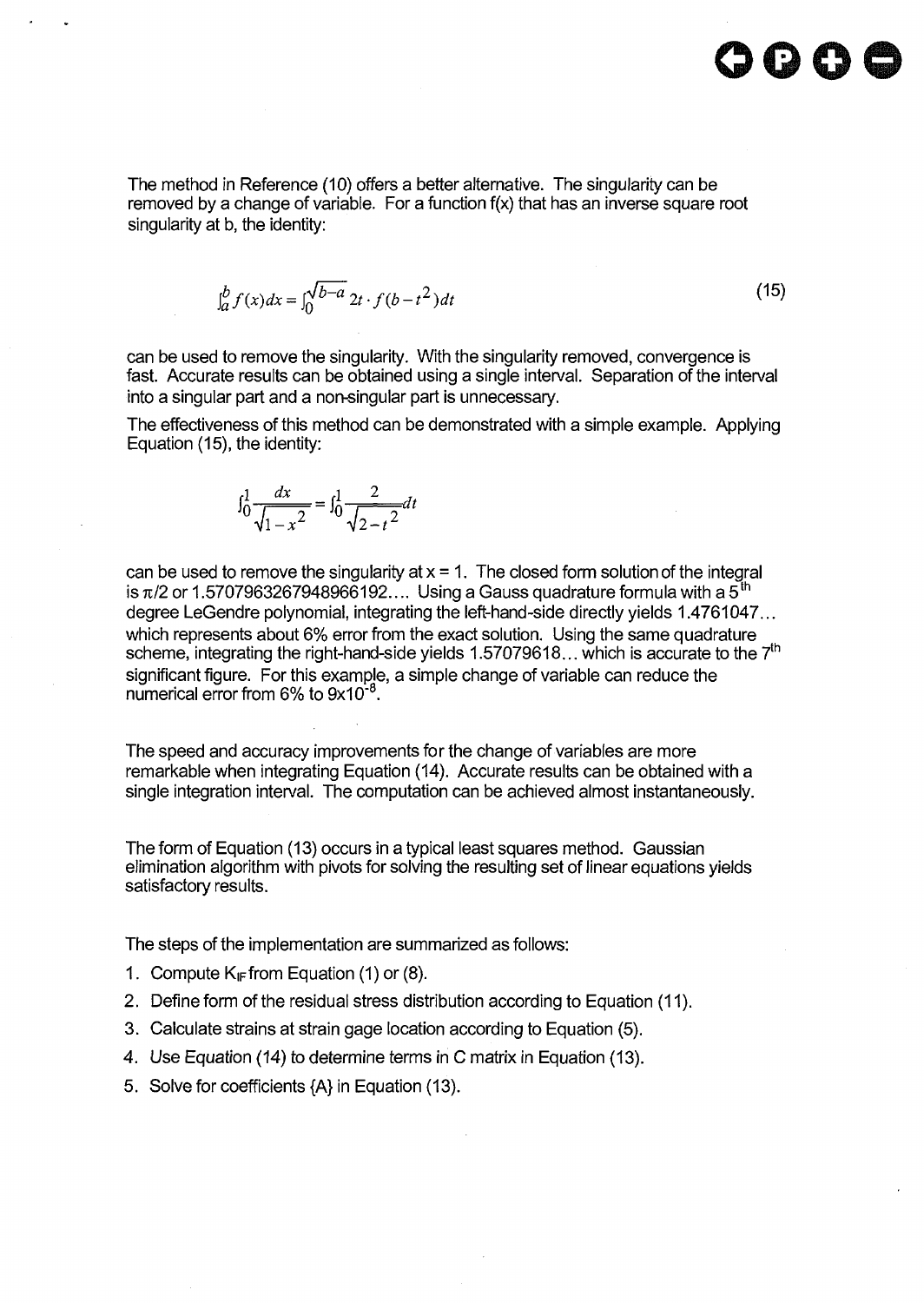## **oooo**

6. Calculate through-the-thickness residual stress distribution in Equation (11).

#### **Verification:**

The correctness of the strain computations given in Equation (5) needs to be checked. With a given residual stress profile the computer program must be able to compute strains relieved by the cut at the given strain gage locations. A typical method is to compare the results of the weight function computations against the results using a different approach such as the finite element method. A special case is constructed for that purpose. The special case is to calculate surface strains located at 2.54 mm from the edge of the crack for a notch in half space subject to 68.95 MPa uniform pressure on the crack face. The strains at various crack depths computed by the weight function method are compared with the strains computed by finite element method. The comparison is shown in Figure 4.



Figure 4. Notch in Half Space Subjected to a 68.95 MPa Uniform Crack Face Load

The weight function represents a sharp crack. The typical mechanical cutting method creates a slot with a width. The finite element model was modified to change the zero width crack to a flat bottom slot with a width of 0.1 mm which is typical of an EDM cut. The differences of the two finite element results are calculated by taking the absolute value of the difference divided by the absolute value of the larger one. The differences at crack depths of 0.2032 mm, 0.4064 mm, 0.8128 mm, 1.6256 mm, 3.2512 mm and 6.5024 mm are 17.5%, 9.4%, 4.7%, 0.9%, 0.1%, and 0.4%, respectively. The difference is small for crack depth beyond 1 mm which is adequate for most applications. If desire more accuracy at surface, a weight function including the effect of the width of the cut or finite element method needs to be used.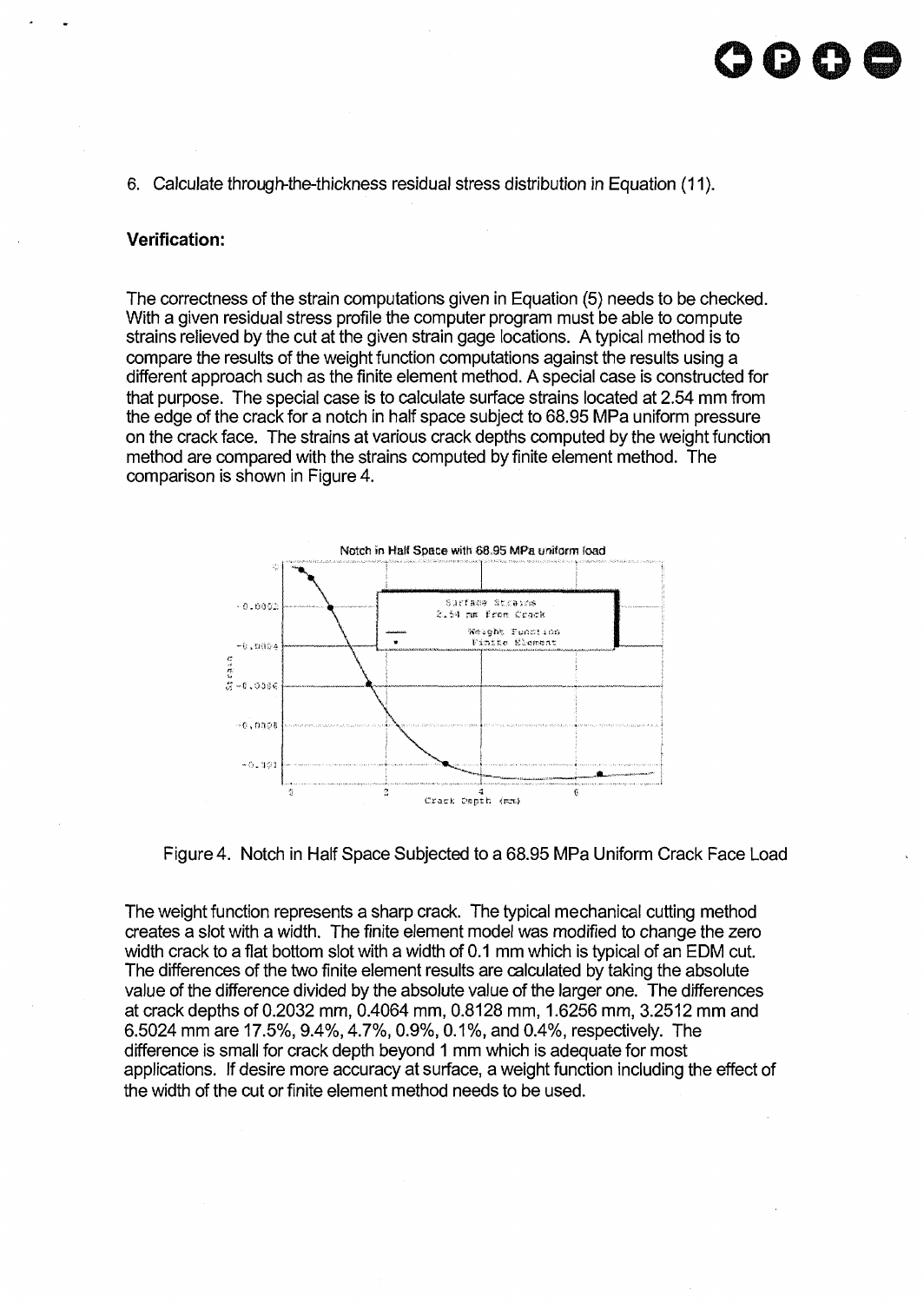#### **Conclusions:**

A weight function method in measuring residual stresses in a body is described. In this method, a cut is created in the body containing residual stresses. A strain gage is mounted near the cut to record the strains relieved by the cut. The method relates the strain response to the residual stresses normal to the cut within the body by fracture mechanics principles.

The weight function for a single edged notch specimen is used for the implementation. This weight function can be applied to many practical situations in residual stress measurements. The computations herein are verified by comparing results with finite element method. The effect of the width of the electric discharge machining cut should be insignificant for measuring residual stresses beyond 1 mm in depth.

The singularity at the crack tip for the weight function presents a difficulty for numerical integration. The singularity can be removed by change of variables. The effectiveness of the method is demonstrated by an example.

#### **REFERENCES**

- 1. Tada, H., Paris, P., and Irwin, G., AThe Stress Analysis of Cracks Handbook≅. (2<sup>nd</sup> Edition), 1973.
- 2. Glinka, G., and Shen, G., AUniversal Features of Weight Functions for Cracks in Mode I, Engineering Fracture Mechanics - Vol., 40, No. 6, pp. 1135-1146, 1991.
- 3. Kang, K.J., Song, J.H., and Earmme, Y.Y., AA Method for the Measurement of Residual Stresses Using a Fracture Mechanics Approache, Journal of Strain Analysis, Vol. 24, No. 1, pp. 23-30, 1989.
- 4. Cheng, W., Finnie, I., and Vardar, 6, ADeformation of an Edge-cracked Strip Subjected to Normal Surface Traction on the Crack Faces =, Engineering Fracture Mechanics, Vol., 42, No. 1, pp. 97-107,1992.
- 5. Cheng, W. and Finnie, I., AA Method for Measurement of Axisymmetric Axial Residual Stresses in Circum ferentially Welded Thin-Walled Cylinders: Journal of Engineering Materials and Technology, 107,181-185, 1985.
- 6. Fett, T., ADetermination of Residual Stresses in Components Using the Fracture Mechanics Weight Function $\approx$ , Engineering Fracture Mechanics, Vol. 55, No. 4, pp. 571-576, 1996.
- 7. Gremaud, M., Cheng, W., Finnie, I., and Prime, M.B., AThe Compliance Method for Measurement of Near Surface Residual Stresses - Analytical Background $\equiv$ . Journal of Engineering Materials and Technology, 116, 550-555, 1994.